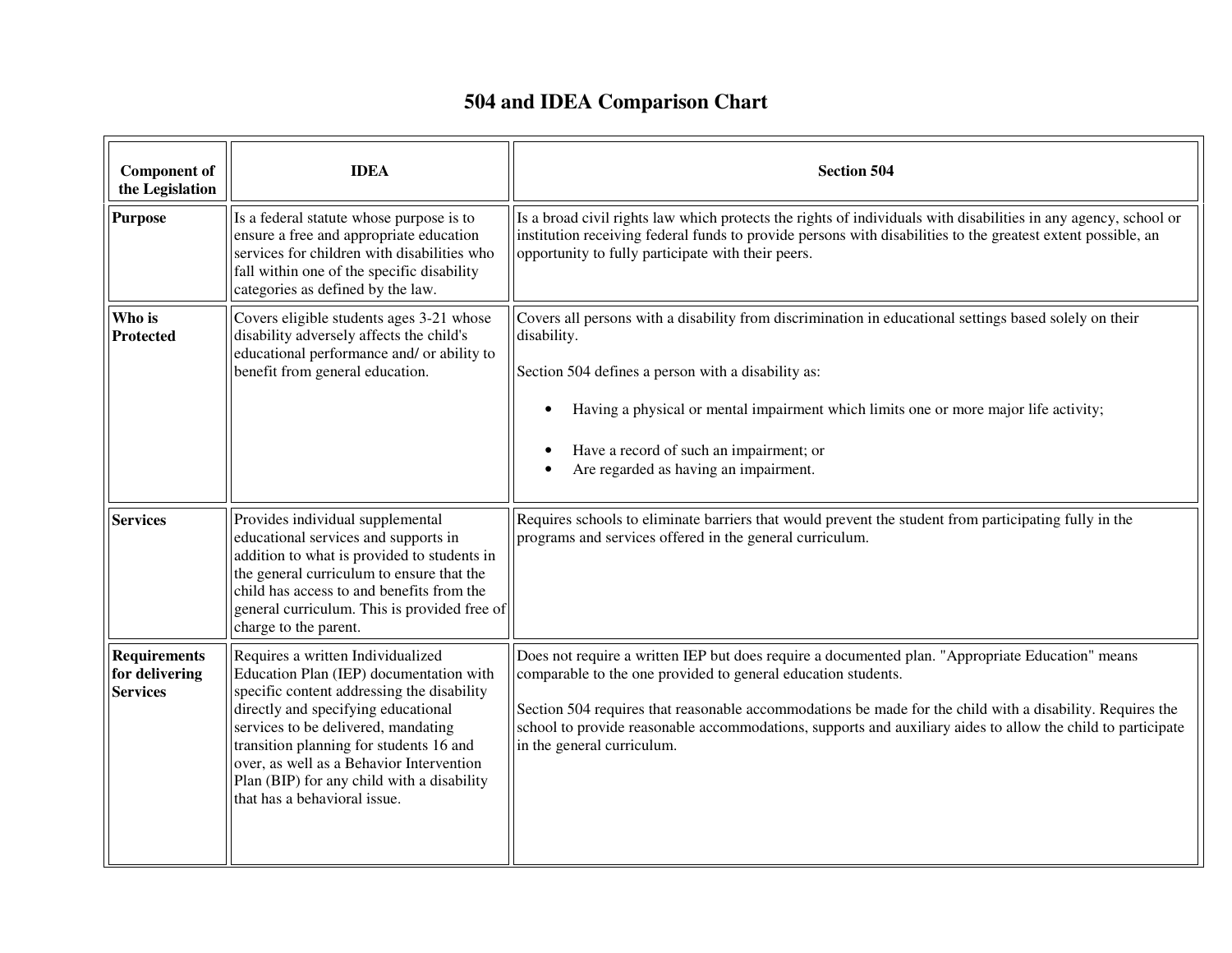| <b>Requirements</b><br>for delivering<br><b>Services:</b><br>continued | Appropriate Education" is defined as a<br>program reasonably calculated to provide<br>'educational benefit" to the student.<br>Related services are provided as required<br>for the student to benefit from the<br>educational process and are aligned with<br>specially designed instruction (e.g.,<br>counseling, speech, transportation,<br>occupational and physical therapy, etc.)                                                                                                                                                                                                                                                                                                                                                                                                                                                                                                  |                                                                                                                                                                                                                                                                                                                                                                                                                |
|------------------------------------------------------------------------|------------------------------------------------------------------------------------------------------------------------------------------------------------------------------------------------------------------------------------------------------------------------------------------------------------------------------------------------------------------------------------------------------------------------------------------------------------------------------------------------------------------------------------------------------------------------------------------------------------------------------------------------------------------------------------------------------------------------------------------------------------------------------------------------------------------------------------------------------------------------------------------|----------------------------------------------------------------------------------------------------------------------------------------------------------------------------------------------------------------------------------------------------------------------------------------------------------------------------------------------------------------------------------------------------------------|
| <b>Funding</b>                                                         | Provides additional funding to states for<br>eligible students                                                                                                                                                                                                                                                                                                                                                                                                                                                                                                                                                                                                                                                                                                                                                                                                                           | Does not provide additional funds.<br>Additionally, IDEA funds may not be used to serve children found eligible under section 504 only.                                                                                                                                                                                                                                                                        |
| <b>Evaluation</b><br><b>Procedures</b>                                 | A full Multi-Factored Evaluation (MFE) is<br>required, using a variety of assessment<br>tools and strategies to gather relevant<br>functional and developmental information,<br>including information provided by the<br>parent that may assist the team in<br>determining whether the child has a<br>disability and how it affects the child's<br>educational program.<br>Multiple assessment tools must be used to<br>assess the child in all areas of the suspected<br>disability.<br>Written consent is necessary by parent or<br>guardian before an initial evaluation is<br>conducted<br>Requires a reevaluation every three years<br>by IEP team to determine if services are<br>still needed to address student disability<br>unless the parent and other members of the<br>IEP team agree it is not necessary.<br>Reevaluation is not required before a<br>change of placement. | Evaluation draws on information from a variety of sources in the area of concern. A group decision is made<br>with persons knowledgeable about the student, evaluation data, and available educational placement options.<br>Written consent is not necessary before completing an evaluation; however, notice must be provided to<br>parent or guardian.<br>Requires yearly reevaluations or periodic review. |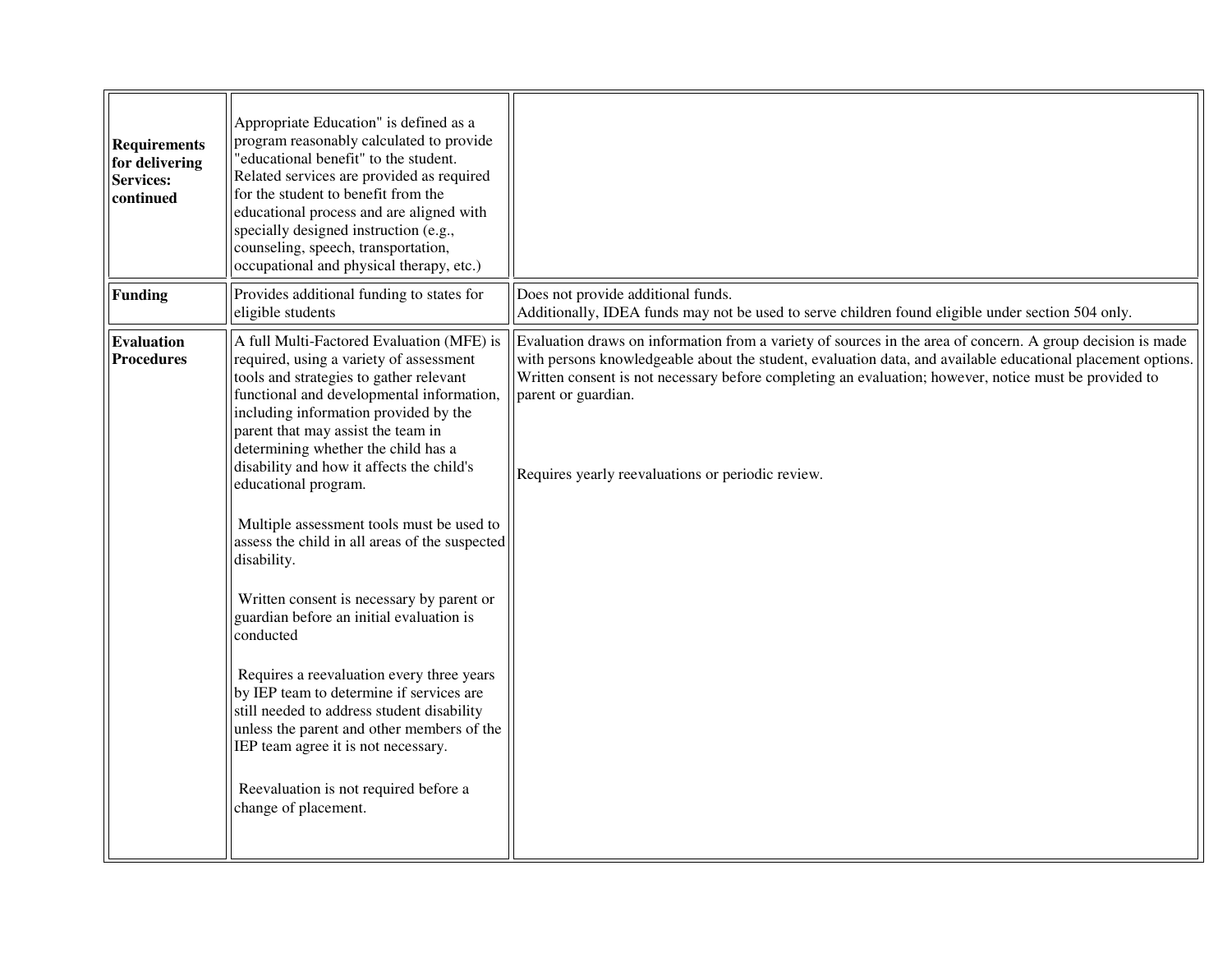| Independent<br>Evaluation              | Allows parents to request an Independent<br>Educational Evaluation (IEE) at the school<br>district's expense if parent /guardian<br>disagrees with the evaluation obtained by<br>the school district. The Independent<br>Evaluator must meet the same criteria as<br>the district requires for their employees and<br>must be approved by all parties. | Does not allow independent evaluations at the district's expense or the ability to request an independent<br>educational evaluation.                                                                                                                                                                                                                                                                    |
|----------------------------------------|--------------------------------------------------------------------------------------------------------------------------------------------------------------------------------------------------------------------------------------------------------------------------------------------------------------------------------------------------------|---------------------------------------------------------------------------------------------------------------------------------------------------------------------------------------------------------------------------------------------------------------------------------------------------------------------------------------------------------------------------------------------------------|
| <b>Procedural</b><br><b>Safeguards</b> | Requires written notice to parent/ guardian<br>prior to identification, evaluation and/or<br>placement of child.                                                                                                                                                                                                                                       | Does not require written notice.                                                                                                                                                                                                                                                                                                                                                                        |
|                                        | Changes of services or placement must<br>have written notice before any change can<br>take place. Requires due process rights to<br>be followed at all times and manifestation<br>determination hearing for discipline<br>procedures.                                                                                                                  | Requires notice before a "significant change" in placement - requires due process rights if referred for<br>formal evaluation under IDEA, and the team determines not to evaluate.                                                                                                                                                                                                                      |
|                                        | For any child with behavioral concerns a<br>Functional Behavior Assessment (FBA)<br>must be completed and a Behavior<br>Intervention Plan (BIP) written to assist<br>student in learning appropriate behaviors<br>and providing supports to enable student to<br>be successful in their learning community.                                            |                                                                                                                                                                                                                                                                                                                                                                                                         |
| <b>Placement</b><br><b>Decisions</b>   | Requires district and schools to use<br>information from a variety of sources.<br>Consider all documented information and<br>use a team approach to make eligibility<br>decisions. Team members are identified<br>under IDEA and must be knowledgeable<br>about the child, evaluation data, and the                                                    | Requires district and schools to use information from a variety of sources. Consider all documented<br>information. Use a team approach to make eligibility decisions, with team members being knowledgeable<br>about the child, evaluation data, and the continuum of placements and services available.<br>The student must receive a free and appropriate education with his/her non-disabled peers. |
|                                        | continuum of placements and services<br>available.                                                                                                                                                                                                                                                                                                     | Meeting is not required for a change of placement. Students are served in general education with or without<br>modification. Possible accommodations under a 504 plan could be (but are not limited to):                                                                                                                                                                                                |
|                                        | Requires that student receives a free and<br>appropriate education with his/her non-<br>disabled peers in the least restricted<br>environment.                                                                                                                                                                                                         | Structured learning environment<br>Repeated or simplified instructions<br>Behavior management or intervention strategies<br>Modified testing procedures- small group; oral testing; extended time; test read to student.<br>Tape recorders, spell checkers, calculators, computers, word processor, etc.                                                                                                |